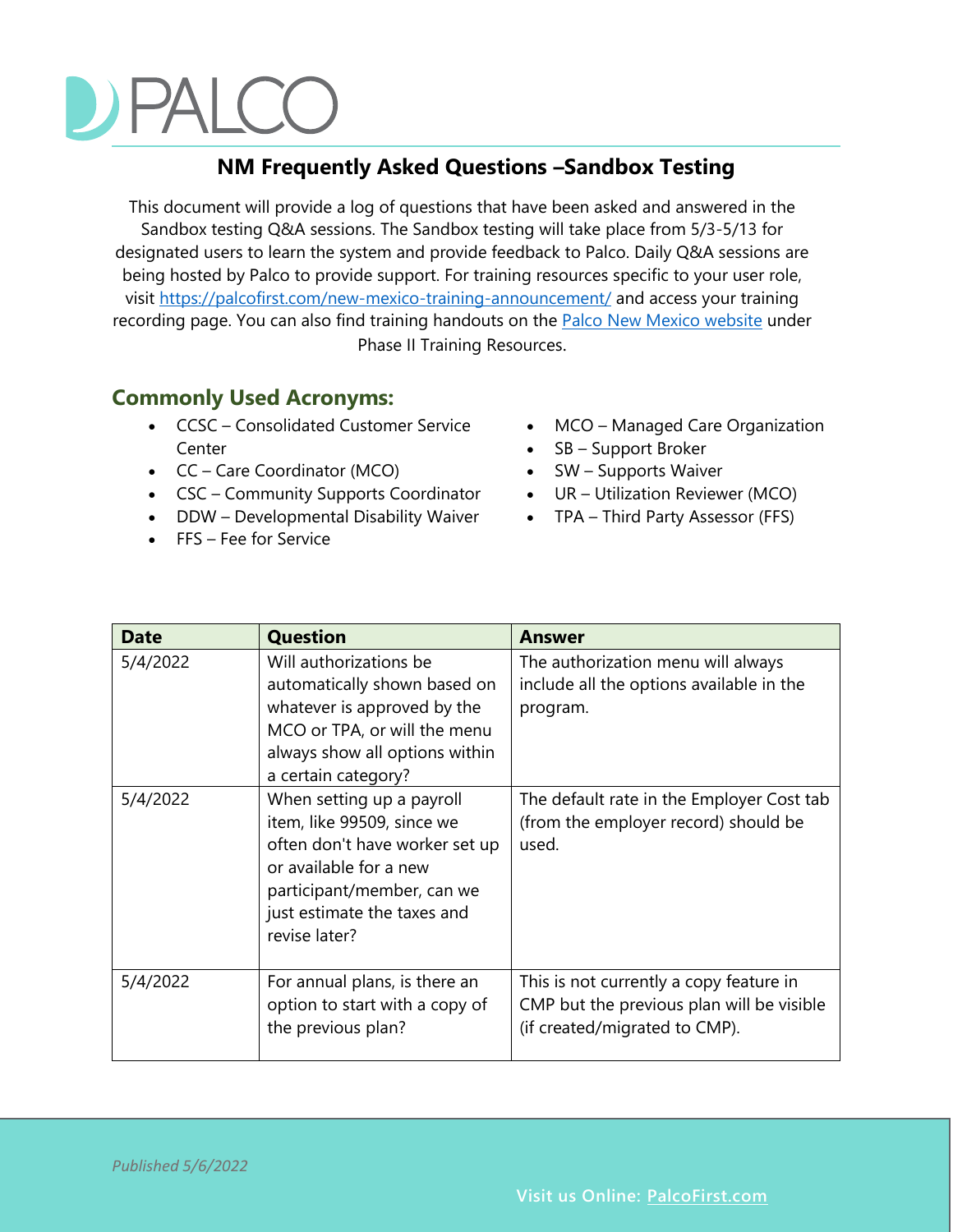| <b>Date</b> | <b>Question</b>                                                                                                                                                                                                                                                                                                                                     | <b>Answer</b>                                                                                                                                                                                                                                                                                                                                                                                                                  |
|-------------|-----------------------------------------------------------------------------------------------------------------------------------------------------------------------------------------------------------------------------------------------------------------------------------------------------------------------------------------------------|--------------------------------------------------------------------------------------------------------------------------------------------------------------------------------------------------------------------------------------------------------------------------------------------------------------------------------------------------------------------------------------------------------------------------------|
| 5/4/2022    | Does passing the COR still<br>enable a worker to start work,<br>even if it takes a week or two<br>longer for the EE packet to be<br>processed?                                                                                                                                                                                                      | A worker's full enrollment must be<br>completed before they can begin work.<br>There is no backdating.                                                                                                                                                                                                                                                                                                                         |
| 5/4/2022    | I don't see any exception<br>codes in the system yet. Will<br>these be added prior to the<br>go-live date?                                                                                                                                                                                                                                          | The "E codes" such as 99509E are no<br>longer used. When a rate is entered over<br>the allowed rate, a red exclamation point<br>shows up for that budget line, alerting<br>UR/TPA that the request is over the rate<br>limit.                                                                                                                                                                                                  |
| 5/4/2022    | Will Palco be able to complete<br>the enrollment prior to the<br>start date? Currently on<br>FOCOS there is that "inactive"<br>period after a budget is<br>approved but before the start<br>date when no one was being<br>linkedwhich has required<br>numerous calls to CCSC to get<br>the FMA to actually link<br>themwill this still be an issue? | Workers can enroll prior to the<br>participant being active. They can<br>complete this enrollment online and<br>then it is reviewed and approved by<br>Conduent. At that point, Conduent<br>would link them to the plan. Having the<br>EEs complete their enrollment<br>electronically online will help ensure they<br>have submitted their paperwork correctly<br>and there will be fewer errors and less<br>missed coverage. |
| 5/4/2022    | Will the Employer packet have<br>to be processed completely<br>prior to the Worker packets<br>being submitted?                                                                                                                                                                                                                                      | No, all packets can be processed at the<br>same time. Once enrollment is complete<br>for participant, EOR and worker, the<br>worker can begin providing services.                                                                                                                                                                                                                                                              |
| 5/4/2022    | There is not a calendar<br>breakdown in CMP on the goal<br>page like there is on FOCOS,<br>does this exist somewhere?                                                                                                                                                                                                                               | No, this feature does not exist in CMP.<br>You do not need to "distribute" funds or<br>figure out in which monthly bucket to<br>place the funds.                                                                                                                                                                                                                                                                               |
| 5/4/2022    | Once the budget goals are all<br>written where is the actual<br>"submit" button?                                                                                                                                                                                                                                                                    | There is no "submit" button. As you go<br>through the process of entering your<br>goals and saving, it will not be<br>"submitted" until you change the status<br>to "under review" and save (that will<br>trigger the notification to the UR/TPA).<br>Please review the <b>Advanced Budget Tool</b><br>Quick Reference for more detail.                                                                                        |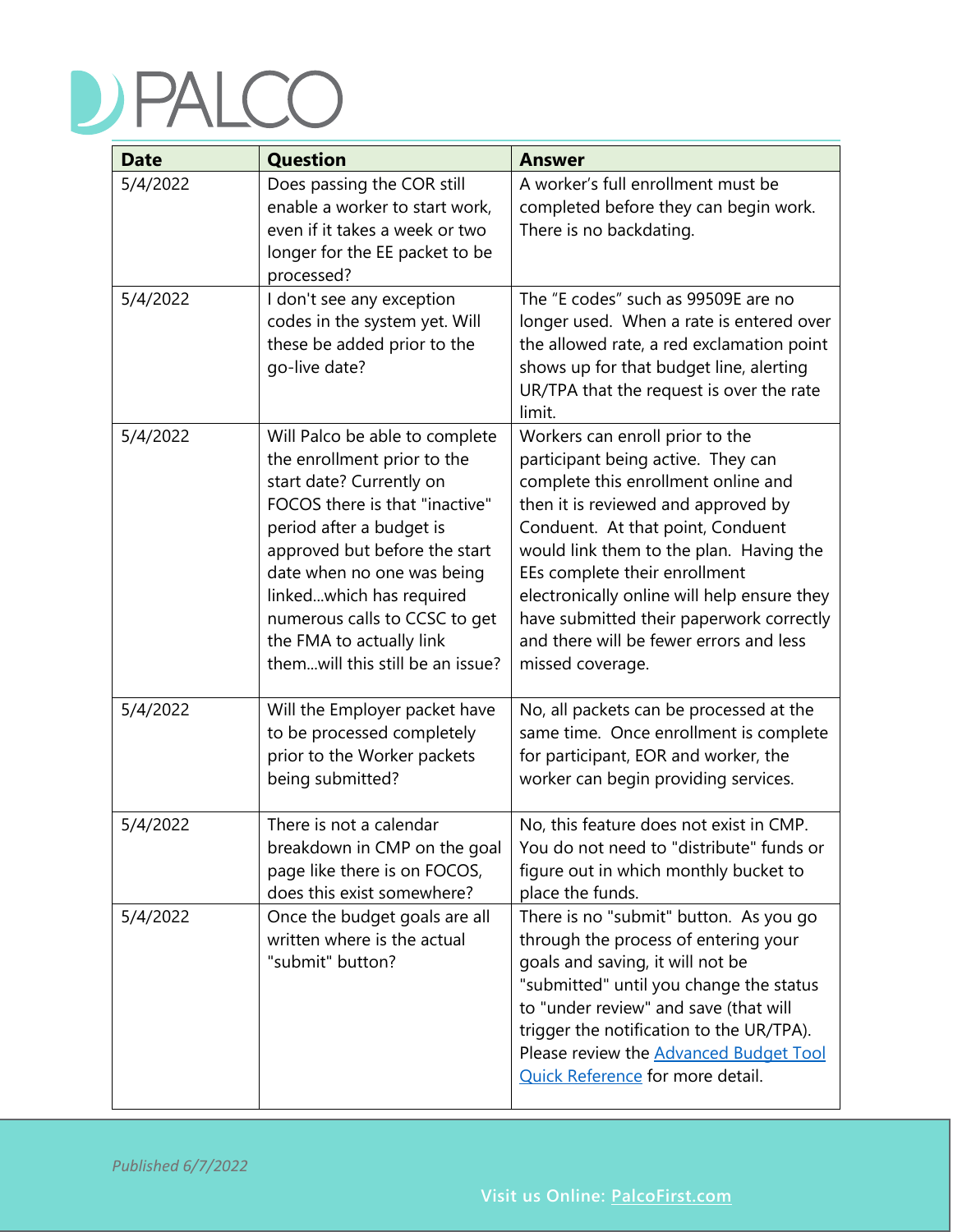| <b>Date</b>          | <b>Question</b>                                                                                                                                                                                                                                                                                                                        | <b>Answer</b>                                                                                                                                                                                                                                                                                                                                                                                                                                 |
|----------------------|----------------------------------------------------------------------------------------------------------------------------------------------------------------------------------------------------------------------------------------------------------------------------------------------------------------------------------------|-----------------------------------------------------------------------------------------------------------------------------------------------------------------------------------------------------------------------------------------------------------------------------------------------------------------------------------------------------------------------------------------------------------------------------------------------|
| 5/5/2022             | Should each of our consultants<br>only choose 1 participant<br>name from our agency's list to<br>creates the budgets and tasks<br>to send to the TPA? We<br>noticed if 1 consultant started<br>working on a particular name,<br>anyone else who also chose<br>that name would see that the<br>1st consultant did or was<br>working on. | The same login can be used by multiple<br>people and more than one person can<br>be working on a participant. It may get<br>confusing if more than one person is<br>doing this so it may be beneficial to start<br>with another participant if you are seeing<br>recent updates from another user/tester.<br><this answer="" is="" only="" related="" to<br=""><b>SANDBOX TESTING AND NOT THE</b><br/><b>PRODUCTION ENVIORMENT&gt;</b></this> |
| 5/5/2022<br>5/5/2022 | When entering in the<br>justification, I noticed it only<br>allowed a few sentences. I<br>know we were told we had<br>5,000 characters. Will we be<br>able to enter more when the<br>system goes live?<br>What does the sandbox testing<br>end?                                                                                        | This is a known bug in the sandbox<br>environment that is being fixed by<br>development. The production<br>environment will allow 5,000 characters<br>to be entered for each justification. If you<br>need more, you can add another note.<br>The Sandbox has been extended to a<br>date to be determined.                                                                                                                                    |
|                      |                                                                                                                                                                                                                                                                                                                                        |                                                                                                                                                                                                                                                                                                                                                                                                                                               |
| 5/6/2022             | Where can a user find the<br>crosswalk for service codes.                                                                                                                                                                                                                                                                              | It is available at<br>https://palcofirst.com/wp-<br>content/uploads/2022/03/FOCoS-to-<br>Palco-Service-Code-Crosswalk.pdf                                                                                                                                                                                                                                                                                                                     |
| 5/9/2022             | All the information I entered<br>last week (in Sandbox) is gone.<br>Is the information held in the<br>Sandbox temporarily?                                                                                                                                                                                                             | The Sandbox is a temporary environment<br>that many are using right now. Since<br>there are multiple users, it could be that<br>someone else changed it or it may have<br>been deleted by an update to the<br>system.                                                                                                                                                                                                                         |
| 5/9/2022             | Is the data in sandbox<br>accurate?                                                                                                                                                                                                                                                                                                    | No. It is a testing environment, and it<br>was not designed to hold accurate<br>information that parallels the live<br>environment.                                                                                                                                                                                                                                                                                                           |
| 5/9/2022             | When you accidently choose<br>an Account Group and select<br>the wrong authorization is<br>there a way to delete the<br>incorrect authorization?                                                                                                                                                                                       | Until it is saved, you can click the red<br>delete button. Once saved, it cannot be<br>deleted.                                                                                                                                                                                                                                                                                                                                               |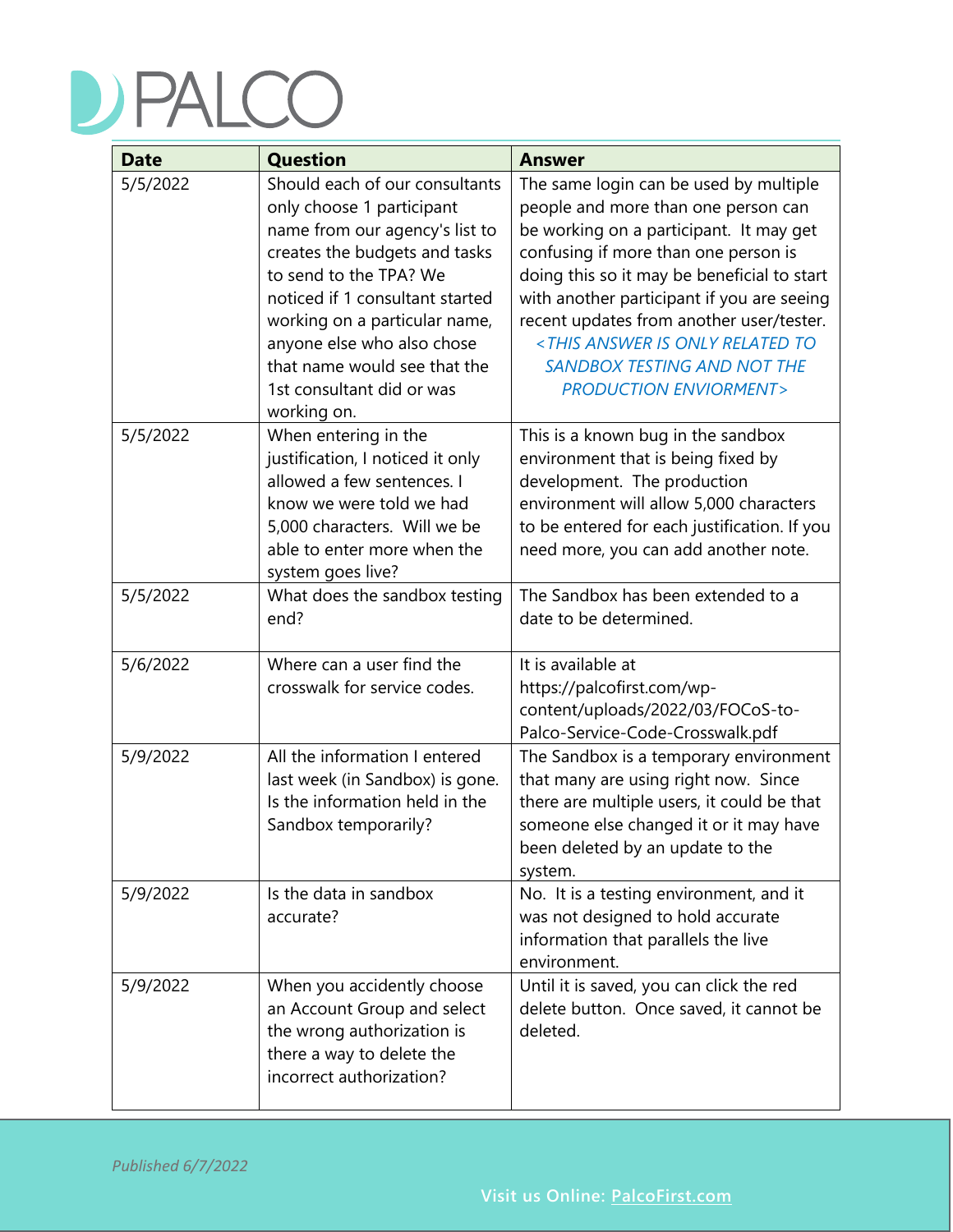| <b>Date</b> | <b>Question</b>                                                                                                                                                                                                                                                                                               | <b>Answer</b>                                                                                                                                                                                                    |
|-------------|---------------------------------------------------------------------------------------------------------------------------------------------------------------------------------------------------------------------------------------------------------------------------------------------------------------|------------------------------------------------------------------------------------------------------------------------------------------------------------------------------------------------------------------|
| 5/13/2022   | Will we be able to print<br>reports?                                                                                                                                                                                                                                                                          | You will be able to download reports and<br>then print them.                                                                                                                                                     |
| 5/13/2022   | Where is the SSP?                                                                                                                                                                                                                                                                                             | This will be a fillable PDF at go-live.                                                                                                                                                                          |
| 5/13/2022   | Is there a general notes tab for<br>communication that is not<br>about a specific goal                                                                                                                                                                                                                        | There is a notes and alerts section for<br>every user profile, but this is not used for<br>back-and-forth communication. The<br>justification section is where SB/CA/CSC<br>and UR/TPA will be exchanging notes. |
| 5/13/2022   | If notes cannot be edited, how<br>will they be revised if in error?<br>Notes populating with the<br>current note on the bottom<br>seems backwards.                                                                                                                                                            | If a note is entered and saved in error, an<br>additional note can be added to explain<br>the error. Our development team is<br>working to put the most-recent notes on<br>top.                                  |
| 5/13/2022   | Computer, printer and office<br>supplies are listed separately in<br>the assistive tech section but<br>not in a start-up good section.<br>So, we would need to put each<br>start up good that was being<br>requested into the comment<br>section and then the amount<br>for this would be one unit,<br>maybe? | Our system allows the flexibility<br>to enter these separately or as one unit<br>lump sum. You can also add additional<br>notes in the justifications section for<br>each element of the start-up goods.         |
| 5/13/2022   | Will the Palco system generate<br>a (V1) care plan that can be<br>printed and sent to the<br>member?                                                                                                                                                                                                          | The plan can be downloaded and<br>printed.                                                                                                                                                                       |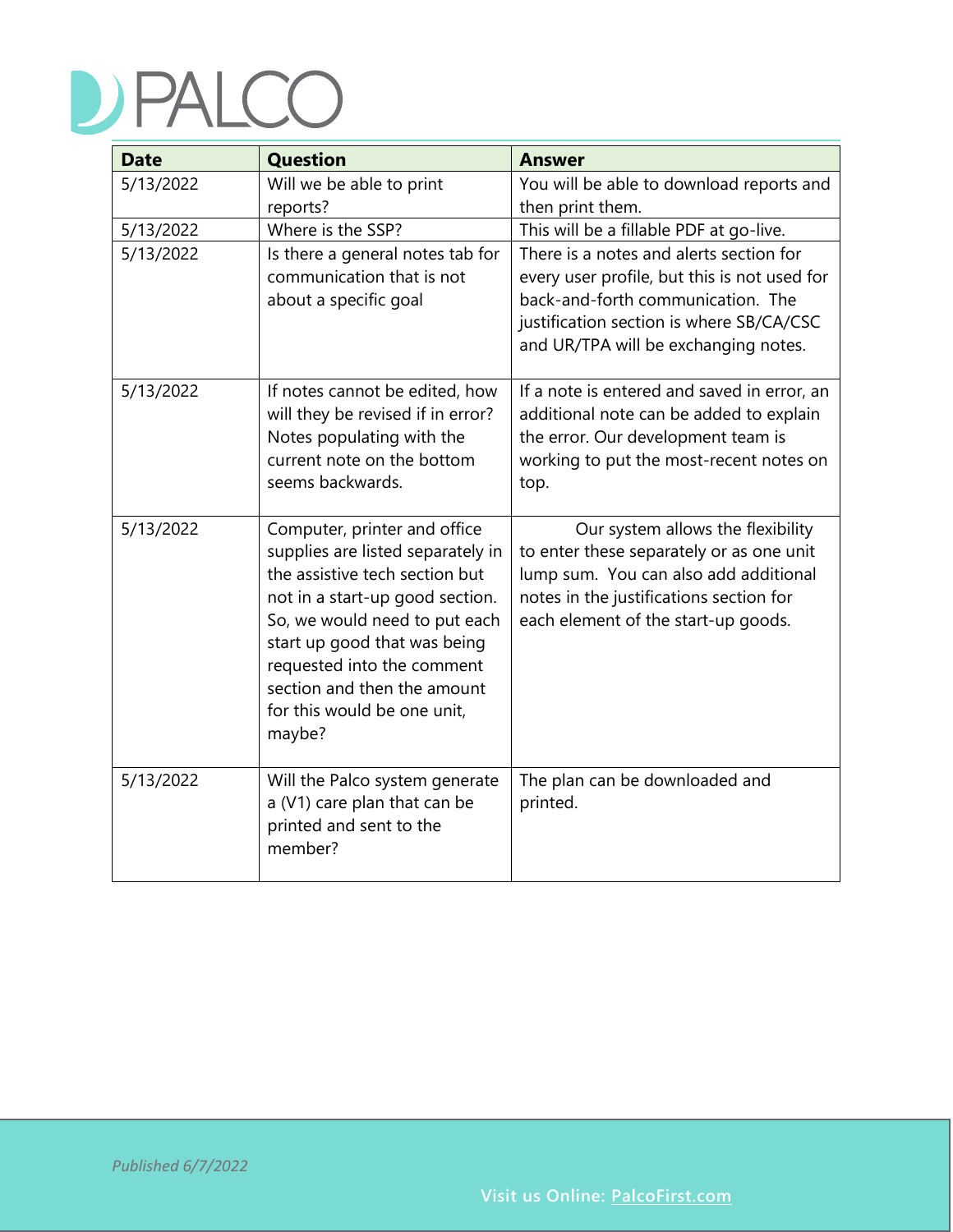| <b>Date</b> | <b>Question</b>                                                                                                                                                                                                                                                                                                                                                                  | <b>Answer</b>                                                                                                                                                                                                                                                                                                                                                                                                                                                                                                                                                                                                                  |
|-------------|----------------------------------------------------------------------------------------------------------------------------------------------------------------------------------------------------------------------------------------------------------------------------------------------------------------------------------------------------------------------------------|--------------------------------------------------------------------------------------------------------------------------------------------------------------------------------------------------------------------------------------------------------------------------------------------------------------------------------------------------------------------------------------------------------------------------------------------------------------------------------------------------------------------------------------------------------------------------------------------------------------------------------|
| 5/17/2022   | For MI Via there is a<br>Declaration of Relationship<br>that a Worker can be exempt<br>from FUTA and Medicare. In<br>the demonstration, I see<br>someone was exempt from<br>FUTA, but I see SUTA. How<br>does that work? Does this call<br>for a new Declaration of<br>Relationship with that specifies<br>whether an worker is exempt,<br>or in this case, partially<br>exempt? | The Declaration of Relationship captures<br>the relationship. Depending on the<br>relationship, the worker may qualify for<br>certain tax exemptions like FICA (Social<br>Security, Medicare) FUTA and SUTA. If<br>the Worker is exempt, the EOR taxes<br>would also be exempt from those taxes<br>when utilizing that worker. All employers<br>must pay a tax for workers compensation<br>insurance.                                                                                                                                                                                                                          |
| 5/17/2022   | Who has access to enter the<br>IBA? This should only be TPA.<br>What are those drop downs<br>when editing amount, and<br>what do they mean? How is<br>IBA added to? Where can IBA<br>calculation be shown                                                                                                                                                                        | The consultant/CSC enters the IBA in<br>CMP which is verified by the TPA.<br>Amounts can be added to the IBA by<br>using the blue "plus" sign to make an<br>adjustment. The drop downs are for<br>EMODs which are separate from the IBA,<br>adjustments to the amount of the IBA<br>and to correct errors in the amount of<br>the IBA. Please Note: Palco does not<br>dictate process, speak to your supervisor<br>if you need more information on who is<br>entering information at what stage in the<br>process. The workflow shared by Palco is<br>a resource that was developed with the<br>State and MCO leadership team. |
| 05/19/2022  | How can the previous years of<br>additional funding (AF) be<br>documented and found? Is<br>there a way to do this without<br>opening each service?                                                                                                                                                                                                                               | The prior budget in Palco can be<br>accessed from the "Budget info" tab and<br>the specific goal/service can be reviewed<br>to see if additional funding was<br>approved (and also the specific details of<br>what was approved). Only the imported<br>budget and budgets created in Palco<br>CMP will be visible. Additional Funding<br>notes can be included in the<br>"justifications" section so it can be<br>shared with CA/SB/CSC and TPA/UR.                                                                                                                                                                            |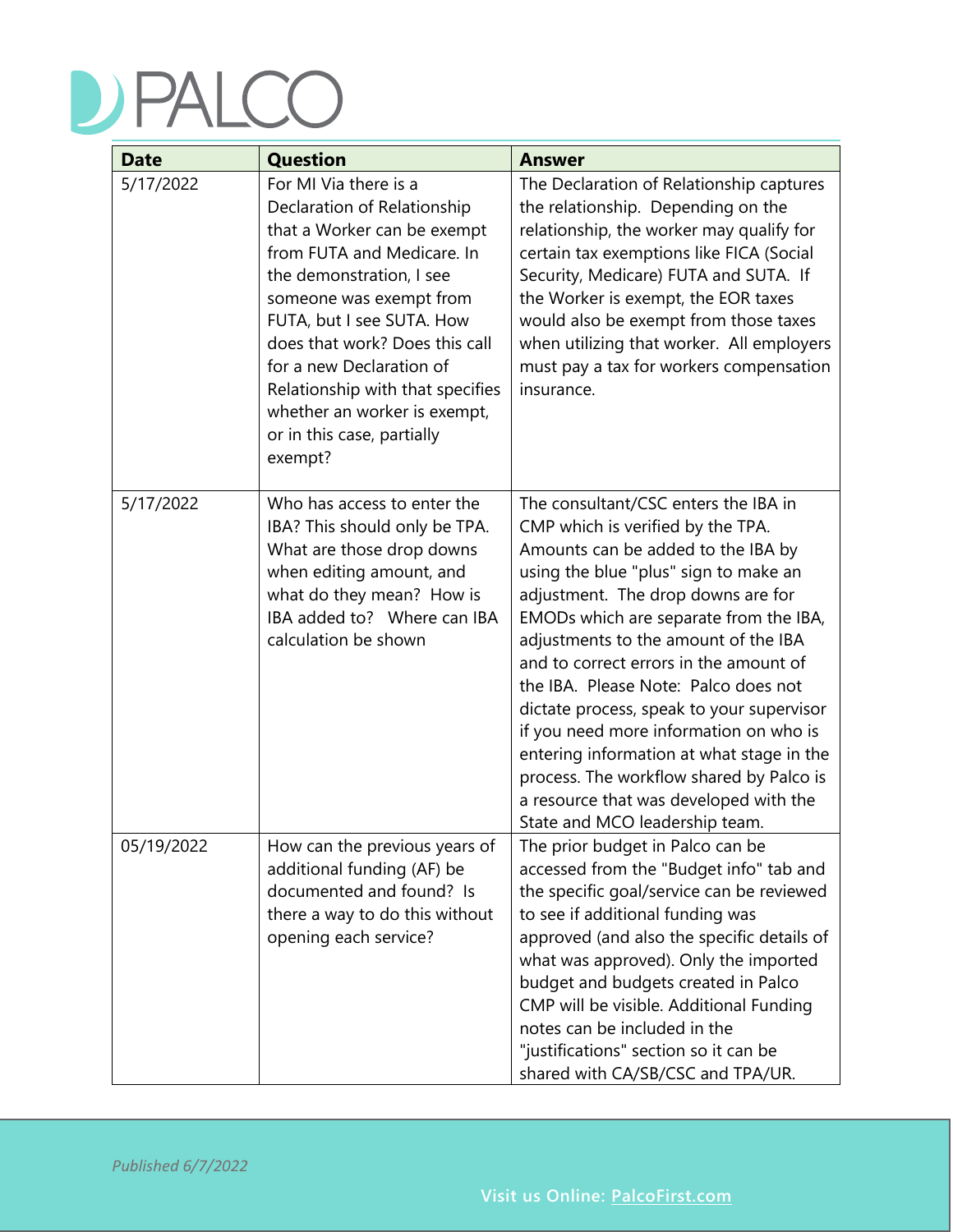| <b>Date</b> | <b>Question</b>                                                                                                         | <b>Answer</b>                                                                                                                                                                                                                                                                                                                                                                                                                                                                                                                                                                                                                                                                                               |
|-------------|-------------------------------------------------------------------------------------------------------------------------|-------------------------------------------------------------------------------------------------------------------------------------------------------------------------------------------------------------------------------------------------------------------------------------------------------------------------------------------------------------------------------------------------------------------------------------------------------------------------------------------------------------------------------------------------------------------------------------------------------------------------------------------------------------------------------------------------------------|
| 05/19/2022  | What if a budget has multiple<br>items that need to be reviewed<br>(internet, diapers, etc.)?                           | When the budget is built, the account<br>groups are selected first and then the<br>service code. With the drill-down on the<br>service code, the TPA/UR can see the<br>cost/calculations that were used. In our<br>trainings and Sandbox Q&A sessions, we<br>are showing basic functionality for the<br>system. We understand that in a live<br>environment, the notes would be much<br>more detailed. When the CA/CSC/SB<br>changes and save the status to "under<br>review," the TPA/UR will receive a<br>notification to alert them. There is also a<br>report in development that will show the<br>status of all goals. Palco does not dictate<br>process for how the TPA/UR completes<br>their review. |
| 05/19/2022  | During the web trainings and<br>Sandbox Q&A, the "questions"<br>box is very small. Is there a<br>way to make it bigger? | Yes, you can "undock" the questions<br>section. This will move it out into its own<br>space and will be much larger space to<br>view. The "undock" feature is on the<br>right-hand side of the blue "questions"<br>bar (next to the "X"). It looks like a small<br>square with a diagonal line through it.                                                                                                                                                                                                                                                                                                                                                                                                  |
| 05/19/2022  | How can units be specified (for<br>example hours, days, sessions,<br>$etc.$ )?                                          | Our system allows for the flexibility for<br>someone to enter hours, days, months,<br>etc. as the unit in the "Cost Calculator"<br>section. They can also enter 1 unit if<br>they want to enter a lump sum. If they<br>would like to provide additional<br>information specific to the unit type, this<br>can be included in the<br>justifications/notes section.                                                                                                                                                                                                                                                                                                                                           |
| 05/19/2022  | Is it possible to edit a note<br>after it has been saved?                                                               | Once the note is saved, it is not possible<br>to edit. Another note can be added to<br>explain the error and the correction.                                                                                                                                                                                                                                                                                                                                                                                                                                                                                                                                                                                |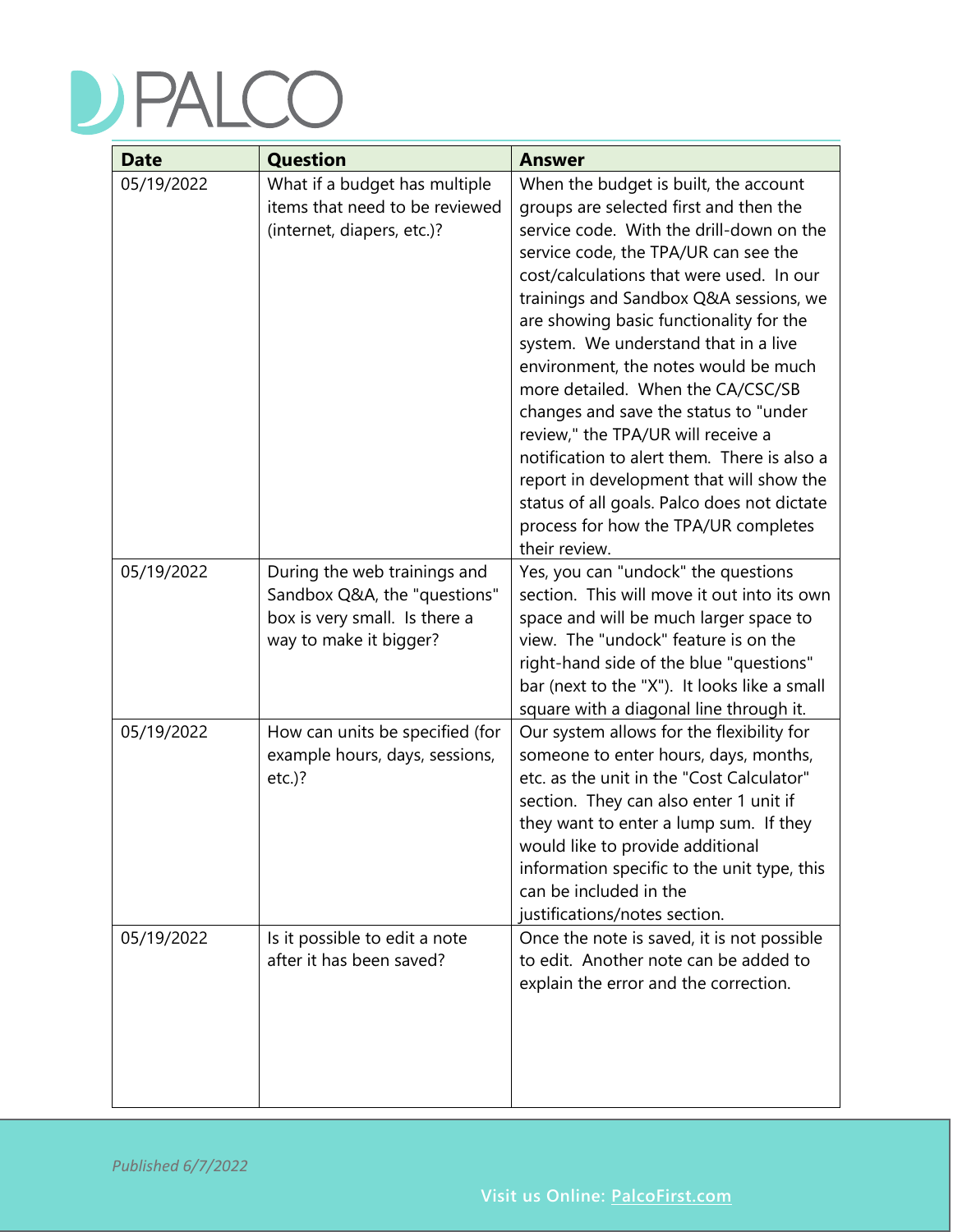| <b>Date</b> | <b>Question</b>                                                                                                                                                                                                                                                                                                            | <b>Answer</b>                                                                                                                                                                                                                                                                                                                                                                                                                                                                                                                                                                                                                                                                                                                  |
|-------------|----------------------------------------------------------------------------------------------------------------------------------------------------------------------------------------------------------------------------------------------------------------------------------------------------------------------------|--------------------------------------------------------------------------------------------------------------------------------------------------------------------------------------------------------------------------------------------------------------------------------------------------------------------------------------------------------------------------------------------------------------------------------------------------------------------------------------------------------------------------------------------------------------------------------------------------------------------------------------------------------------------------------------------------------------------------------|
| 05/19/2022  | If there are multiple workers<br>(for example, for<br>homemaker/PCS), how can this<br>be documented? What if the<br>TPA/UR only wants to approve<br>one worker and request<br>additional information for the<br>others (may be for a rate<br>higher than the max rate,<br>additional funding, or other<br>details needed)? | On each line in the cost calculator, the<br>SB/CSC/CA can indicate a different<br>hourly rate as well as different tax rates<br>according to the individual worker. If the<br>UR/TPA requires additional information<br>for any reason, this can be sent back to<br>the SB/CA/CSC by selecting and saving<br>the "info needed" status. Specific<br>instructions of what is needed can be<br>indicated in the justifications/notes<br>section as this is passed from CA/SB/CSC<br>and TPA/UR. Once the SB/CA/CSC has<br>the authorization returned to them, they<br>can make the requested changes in the<br>"Cost Calculator" section and provide<br>any further explanation if needed in the<br>justifications/notes section. |
| 05/19/2022  | How can a rate be requested<br>that is higher than the<br>maximum allowed for that<br>service? For example, if<br>homemaker/PCS provider<br>should be paid \$17 per hour<br>and the maximum rate is<br>\$14.60.                                                                                                            | The red exclamation mark next to a rate<br>that exceeds the maximum rate is meant<br>to draw attention to the "exception" rate.<br>Even though it has the exclamation mark,<br>it can still be submitted and approved at<br>this rate as deemed appropriate by the<br>TPA/UR.                                                                                                                                                                                                                                                                                                                                                                                                                                                  |
| 6/2/2022    | How can it be determined<br>when the last computer or<br>other electronic item was<br>purchased?                                                                                                                                                                                                                           | Reports will be able to be run to<br>determine when a certain service code<br>was last paid for budgets in the Palco<br>system. Access to FOCoS will also be<br>extended for some time to provide<br>visibility of plans that did not exist in the<br>Palco system.                                                                                                                                                                                                                                                                                                                                                                                                                                                            |
| 6/2/2022    | How can someone open up<br>and view all goals and<br>compare the<br>information/details in all goals<br>at the same time?                                                                                                                                                                                                  | The main budget page shows all services<br>in a summary. To see specific<br>information for a certain goal, you must<br>click on the blue line for that service and<br>drill-down to see all the details.                                                                                                                                                                                                                                                                                                                                                                                                                                                                                                                      |